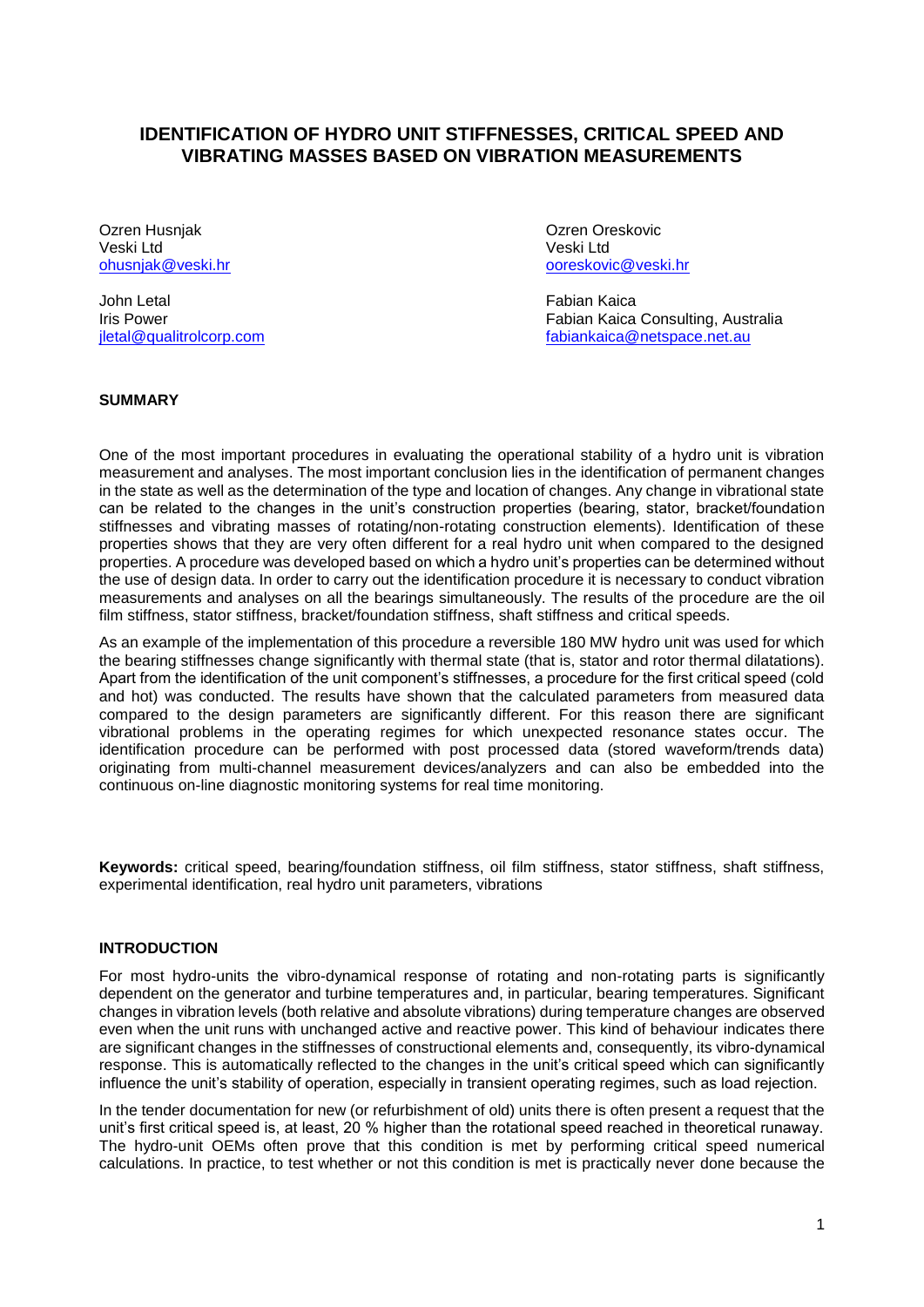owner of the unit doesn't allow the rotation in theoretical runaway speed and is, usually, satisfied with load rejection from maximum load.

Measurements performed on a large number of hydro-units have indicated that the described condition for critical speed is almost never satisfied. Often it's practically impossible to satisfy this condition.

In order to identify real vibration-related parameters, which are often significantly different than those given by the documentation, an experimental and calculation procedure to identify the real bearing stiffnesses, as well as rotating and non-rotating vibrating masses was developed. This procedure enables the identification of the real critical speed. The experiment that must be performed to enable the identification only uses the vibration measurement results for a unit with variable rotational speed (frequency) such as slow run-up or free run-down.

As an example for the identification – the vibrational response analysis for a reversible pump-generator unit (180 MW) is given. The main motive for the identification was that the critical speed when the unit starts cold was below nominal rotational speed which rarely is the condition for a hydro unit. Additionally, the calculated critical speed was two times higher than the measured critical speed providing more reason to identify the real vibration-related parameters.

### **EXPERIMENTAL IDENTIFICATION OF THE HYDRO-UNIT VIBRATIONAL PARAMETERS – THE PROCEDURE**

The experimental procedure used to identify the vibration-related parameters depends on the number of vibration measurement sensors installed on the unit. To determine the stiffnesses of the unit construction elements (shaft, bearings, foundation) it is necessary to install the vibration measurement sensors on all positions between which there are elastic deformations of the construction elements. This is the only way one can determine the stiffnesses of those structural elements.

On hydro units – the relative<sup>1</sup> shaft vibration sensors are typically installed along with absolute<sup>2</sup> bearing housing vibration sensors. Air gap sensors are also installed quite often and, sometimes, foundation vibration sensors (behind bearing housing or generator stator) are installed too. All of these sensors can be used to identify the unit's vibration-related parameters.

The identification procedure and results are given for a reversible pump-generator unit 180 MW.



<span id="page-1-0"></span>*Fig. 1 UPPER DIAGRAM: Relative shaft vibrations in one direction (X): UGB-X, LGB-X and TGB-X. LOWER DIAGRAM: Absolute bearing vibrations (vibrational velocity) in one direction (X): UGB-X, LGB-X and TGB-X. Both shown as a function of rotational speed.*

l

<sup>&</sup>lt;sup>1</sup> relative means – shaft vibrations relative to the bearing housing

 $<sup>2</sup>$  absolute means – they measure the vibrations of the point they're attached to directly</sup>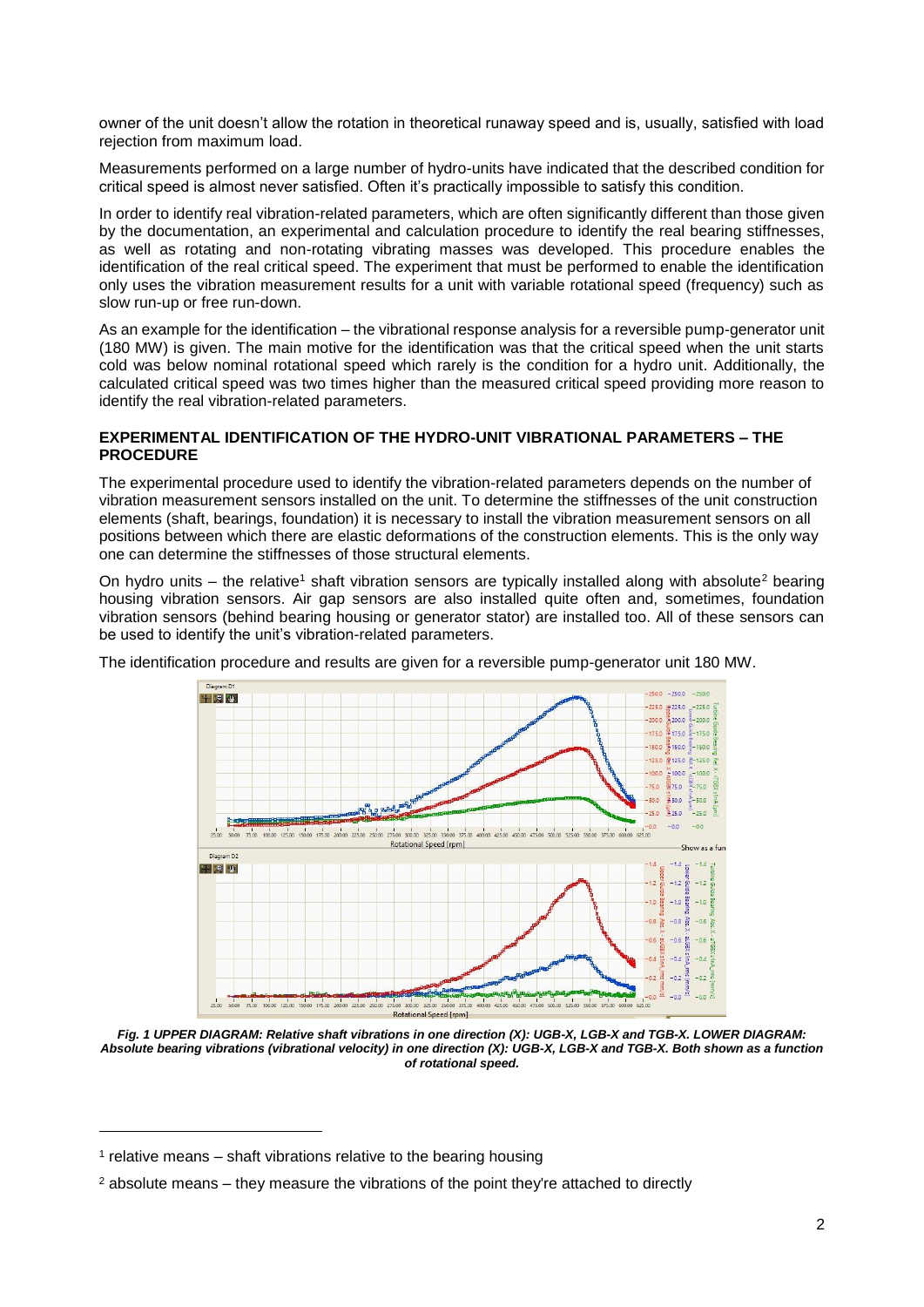For this unit, during the first rotating tests, the critical speed below the nominal rotational speed was observed. On [Fig. 1](#page-1-0) – relative and absolute vibrations (in the form of the 1x harmonic of rotational frequency) are given on all three bearings: UGB (Upper Guide Bearing), LGB (Lower Guide Bearing) and TGB (Turbine Guide Bearing) during the pump start from zero to 623 rpm. The unit's nominal speed is ~600 rpm.

The diagrams show that the critical speed is on 540 rpm with large vibrations on LGB-X (240 µm peak). In the tender documentation – the calculated critical speed is given as 1150 rpm. Such a large difference between the calculated and real critical speed was the main reason to define the procedure for experimental identification of the vibration-related parameters in order to identify the main reason for such a large difference.

The diagrams on [Fig. 1](#page-1-0) show that the turbine rotor has a very small influence on the critical speed value. The small changes in relative vibrations are a consequence of the LGB vibrations which have reflected (with much smaller values) on a shaft near the turbine bearing. As seen from the absolute vibrations – there is almost a non-existent influence of the generator vibrations to the turbine bearing housing vibrational response near the first critical speed.

Such a relation is typical for a hydro-unit and the main conclusion is that only the generator masses and stiffnesses are relevant for the value of the first critical speed. This is an important assertion since the unit model can be simplified and the experimental identification procedures more easily defined. So, the identification procedure takes into account just the generator bearings.

The diagrams o[n Fig. 1](#page-1-0) indicate non-linearity within the system. This can be seen by different slopes before and after passing through the critical speed. The non-linearity is present in the bearing oil film since it's changing with vibration amplitudes, that is, with bearing clearance reduction. That's why for the vibrationrelated parameters the parts of the curves on which the amplitudes are near maximum values were used.



[Fig. 2](#page-2-0) shows a model of the unit according to which the identification procedure is performed.

<span id="page-2-0"></span>*Fig. 2 LEFT: Vibrational model with masses and stiffnesses indicated. RIGHT: Typical vibration measurement layout on a hydro unit. It can be used to detect the critical speed and stiffnesses. BOTTOM: Relative shaft and absolute bracket vibration sensors on LGB.*

This is the five (5) degrees of freedom system which is defined by the positions of the vibration measurement / analysis sensors. The basic displacement variables, as indicated by [Fig. 2](#page-2-0) are set to positions which are covered by the measurement sensors: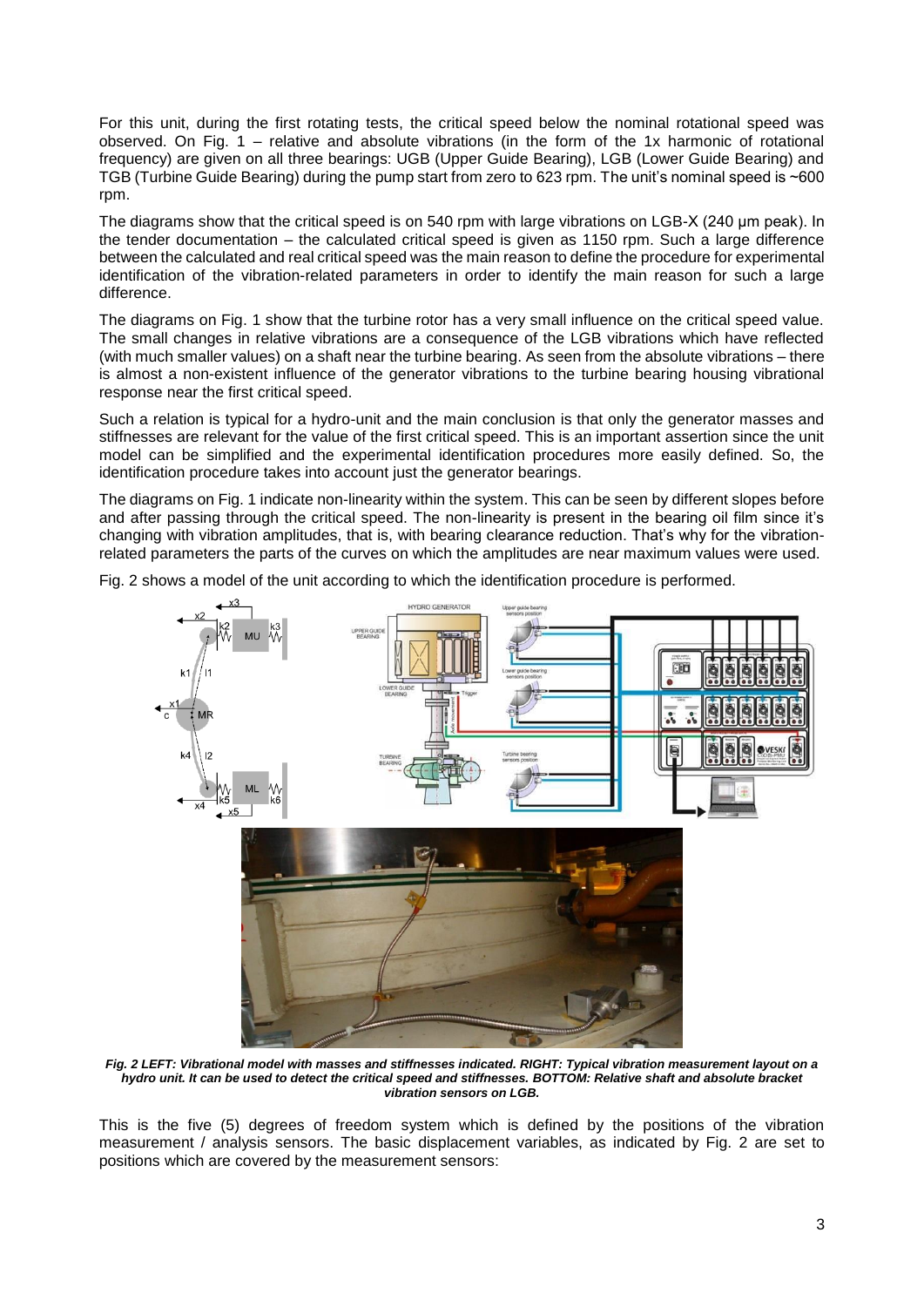- $x_1$  are the rotor rim displacements (to determine these displacements, air gap sensors must be installed on a unit)
- $x_2$  and  $x_4$  are the (absolute) shaft displacements in the UGB and LGB zones (to determine these displacements both the relative shaft displacements (relative to the bearing housing) and absolute bearing housing displacements must be installed on a unit)
- $x_3$  and  $x_5$  are the UGB and LGB bearing housing displacements (to determine these displacements, absolute housing displacements must be installed on UGB and LGB)

The vibration-related parameters that are to be determined based on vibration measurements are:

- MR, M<sub>U</sub>, M<sub>L</sub> vibrating masses<sup>3</sup> (M<sub>R</sub> = rotor vibrating mass, M<sub>U</sub> = upper bracket with generator stator vibrating mass,  $M_L$  = lower bracket vibrating mass)
- $k_1$  and  $k_4$  are the stiffnesses of the upper and lower shaft parts
- $k_2$  and  $k_5$  are the stiffnesses of the UGB ( $k_2$ ) and LGB ( $k_5$ ) oil film
- $k_3$  and  $k_6$  are the stiffnesses of the upper bracket with generator stator ( $k_3$ ) and lower bracket ( $k_6$ )
- the damping characteristics of the system are attributed to the generator rotor with the coeffiecient C as a viscous damping element and the real damping coefficient will be determined based on vibrational response

From the displacement variables present in a model, the variables necessary for experimental identification are determined:

 $\bullet$   $x_1$  = rotor absolute displacement

<span id="page-3-1"></span>l

- $x_2-x_3 = UGB$  relative displacements (relative vibrations)
- $x_4-x_5 = LGB$  relative displacements (relative vibrations)
- $x_3 = UGB$  absolute displacements (absolute vibrations)
- $x<sub>5</sub> = LGB$  absolute displacements (absolute vibrations)

All of the displacements shown on [Fig. 1](#page-1-0) are the amplitudes (peak) of the first harmonic (rotational frequency harmonic). Generally, the displacement vectors are shown in the form  $X(\omega) = x(\omega) \exp(i^*\varphi(\omega))$ . In the specific case (for this unit) all of the displacements are in phase (as seen from measurement results - ) for the rotational speed range so, only magnitudes are used in [Eq. 1](#page-3-0) and [Eq. 2.](#page-3-1)

In order to perform the identification procedure – the expression (2) for the dynamical equilibrium between inertial and elastical forces on the positions of sensors:

> $-M_R$ · $\omega^2$ · $x_1 + k_1$   $(x_1-x_2) + k_4$ · $(x_1-x_4) + C$ · $j\omega$ · $x_1 = F(\omega)$  $k_1$  $(x_1-x_2)$  $l_1 = k_4$  $(x_1-x_4)$  $l_2$  $k_1$  (x<sub>1</sub>-x<sub>2</sub>) – k<sub>2</sub> (x<sub>2</sub>-x<sub>3</sub>) = 0  $k_4$  (x<sub>1</sub>-x<sub>4</sub>) – k<sub>5</sub> (x<sub>4</sub>-x<sub>5</sub>) = 0  $-M_U \omega^2$  x<sub>3</sub> – k<sub>2</sub> (x<sub>2</sub>-x<sub>3</sub>)+k<sub>3</sub> x<sub>3</sub>=0  $-M_L \omega^2$   $x_5 - k_5 (x_4 - x_5) + k_6 x_5 = 0$ *Eq. 1 Equations of motion for a system shown on [Fig. 2.](#page-2-0)*

<span id="page-3-0"></span>If no air gap sensors are installed on a unit, the identification model is further simplified. The  $x_1$  displacement cannot be measured and, therefore,  $k_1$  and  $k_4$  stiffnesses should be joined with  $k_2$  and  $k_5$  stiffnesses.

> $-M_R \cdot \omega^2$   $x_1 + k_2 (x_2 - x_3) + k_5 (x_4 - x_5) + C \cdot j\omega \cdot x_1 = F(\omega)$  $x_1 = (l_1 \cdot x_2 + l_2 \cdot x_4)/(l_1 + l_2)$  $k_2$  $(x_2 - x_3)$  $l_1 = k_5 (x_4 - x_5)$  $l_2$  $-M_{U} \omega^{2}$  x<sub>3</sub> - k<sub>2</sub> (x<sub>2</sub>-x<sub>3</sub>) + k<sub>3</sub> x<sub>3</sub> = 0  $-M_L \omega^2$  x<sub>5</sub> - k<sub>5</sub> (x<sub>4</sub>-x<sub>5</sub>) + k<sub>6</sub> x<sub>5</sub> = 0

*Eq. 2 Equations of motion simplified for the case when no air gap sensors are present.*

<sup>&</sup>lt;sup>3</sup> Rotor vibrating mass is, practically, the same as the real rotor mass; For M<sub>U</sub> and ML, this is not true and must be determined based on vibration measurements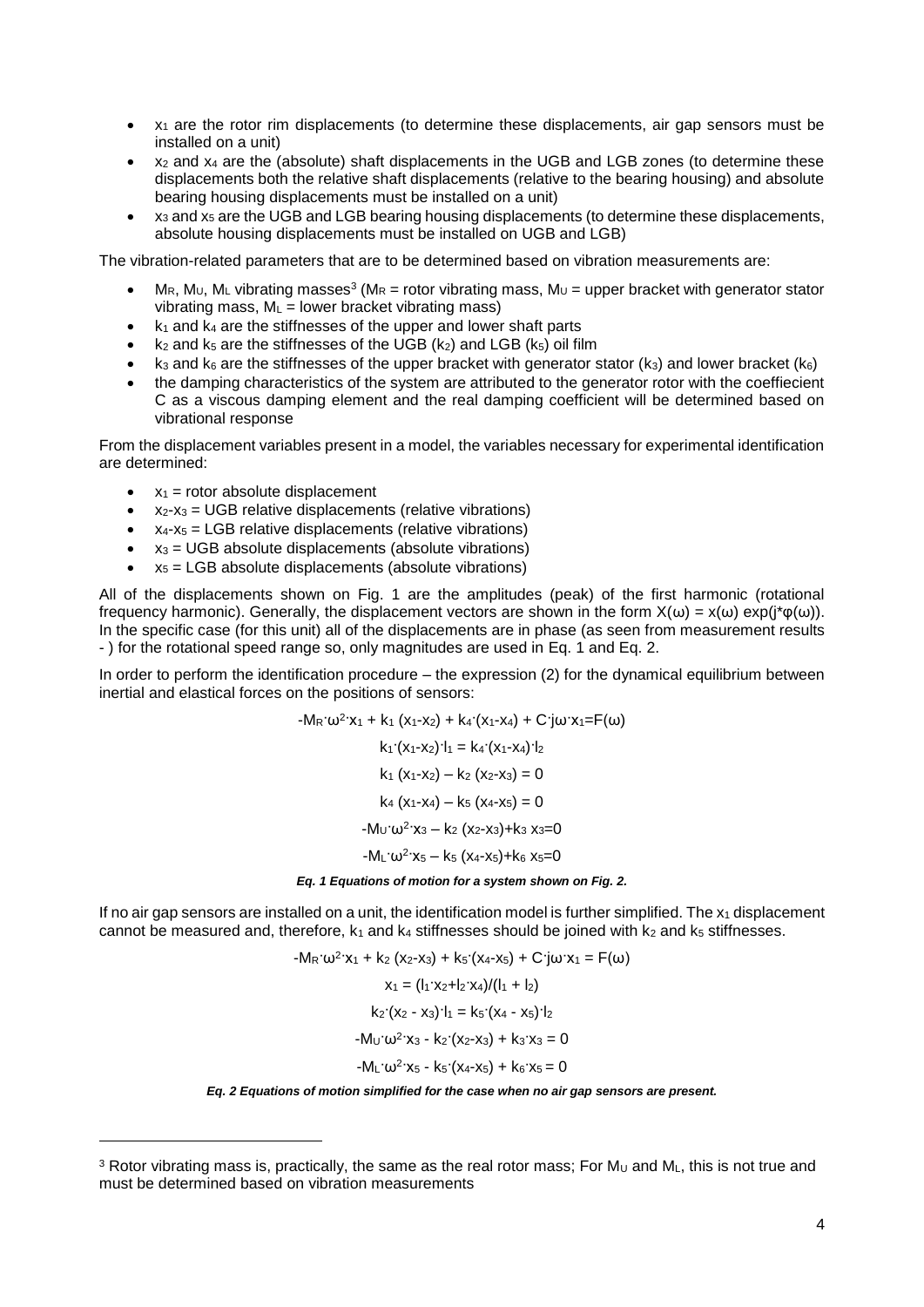The  $x_1$  displacement is determined from the measured  $x_2$  and  $x_4$  displacements with the assumption that the rotor is moving between positions 2 and 4 as a solid (rigid) body. In the simplified model, there are 7 unknown values to be identified and 6 different relations being defined from the measurement results. To make the system consistent one parameter must be taken from the construction documentation. This will be the rotor generator mass since the real mass is equal to the vibrating mass which is not the case for the bracket and stator masses. These masses must be determined by measuring the vibrational response.

Since the measurements were performed in during run-up (or run-down) regime, the force is pure mechanical unbalance force of the form  $F(\omega) = F_0 \cdot \omega^2 \cdot \sin(\omega t)$ 

### **VIBRATION-RELATED PARAMETERS IDENTIFICATION BASED ON THE SIMPLIFIED MODEL**

As a first step, identification is performed based on the simplified model since, when the unit started operation, no air gap sensors were installed. If the equation system [\(Eq. 2\)](#page-3-1) is normalized with rotor mass  $M_R$ =1 there are 6 variables necessary for the identification. Since there are 6 equations, the system is completely determined and the stiffnesses  $k_2$ ,  $k_3$ ,  $k_4$  and  $k_5$  with vibrating masses  $M_U$  and  $M_L$  will be determined from experimentally obtained equations. All of the stiffnesses and masses are also normalized to  $M_R = 1$  which means that the numerical values for the stiffnesses and masses are obtained by multiplication of the identified values with the real rotor mass.

For the case study in question, the rotor mass is  $M_R = 210000$  kg.

From the 1x harmonic trends, the transfer functions for relative and absolute vibrations are defined which are measured directly by the installed vibration sensors. From the last two relation in [Eq. 2,](#page-3-1) the transfer functions are obtained:

> $(x_2-x_3)/x_3=x_{rel, UGB}/x_{abs, UGB} = k_3/k_2 - (M_U/k_2) \cdot \omega^2$  $(x_4-x_5)/x_5=x_{rel. \text{LGB}}/x_{abs. \text{LGB}}=k_6/k_5 - (M_L/k_5) \cdot \omega^2$ *Eq. 3 Transfer functions for a model.*

<span id="page-4-0"></span>On the left side of the [Eq. 3](#page-4-0) there is a ratio of the relative and absolute vibrations of UGB and LGB which are the functions of frequency. Since the relative and absolute vibrations are in phase, the ratio of vibration vectors comes down to the ratio of relative and absolute vibration vector modulus.

For each of the transfer functions it is necessary to take data (from measurements shown on [Fig. 1\)](#page-1-0) on 2 different frequencies so the 4 relations between vibration-related parameters  $k_2$ ,  $k_3$ ,  $k_4$ ,  $k_5$ ,  $M_L$  and  $M_U$  can be obtained.

From the first equation in [Eq. 2](#page-3-1) another relation between the system variables is obtained

-M<sub>R</sub> (ω<sub>KR</sub>)<sup>2</sup> x<sub>1</sub>(ω<sub>KR</sub>) + k<sub>2</sub>·[x<sub>2</sub>(ω<sub>KR</sub>)-x<sub>3</sub>(ω<sub>KR</sub>)] + k<sub>5</sub>·[x<sub>4</sub>(ω<sub>KR</sub>)-x<sub>5</sub>(ω<sub>KR</sub>)] = 0  $x_1 = (l_1 \cdot x_2 + l_2 \cdot x_4) / (l_1 + l_2)$  $k_2$  $(x_2-x_3)$  $l_1 = k_5 (x_4-x_5)$  $l_2$ *Eq. 4*

If the critical speed is known (from [Fig. 1](#page-1-0) it's visible that the  $n_{crit} = 540$  rpm) – the fact that at the critical speed the elastic and inertial forces are in balance can be used and also that the external force is balanced by the damping force. This is true only for critical speed.

With this relation and with the condition that the torque forces within the bearing relative to the center of mass are equal to zero, 6 equations to determine stiffnesses and masses are obtained. All of the conditions to satisfy these 6 equations are obtained from measurements.

The calculated stiffnesses and vibrating masses with rotor mass  $M_R = 210 000 kg$ , taken from the documentation are:

- $k_2$  = 447 kN/mm (UGB stiffness)
- $k_3 = 2814$  kN/mm (upper bracket stiffness)
- $k_5 = 321$  kN/mm (LGB stiffness)
- $k_6 = 8350$  kN/mm (lower bracket stiffness)
- $\bullet$  M<sub>U</sub> = 168.000 kg (upper bracket + generator stator masses)
- $M_L$  = 19000 kg (lower bracket mass)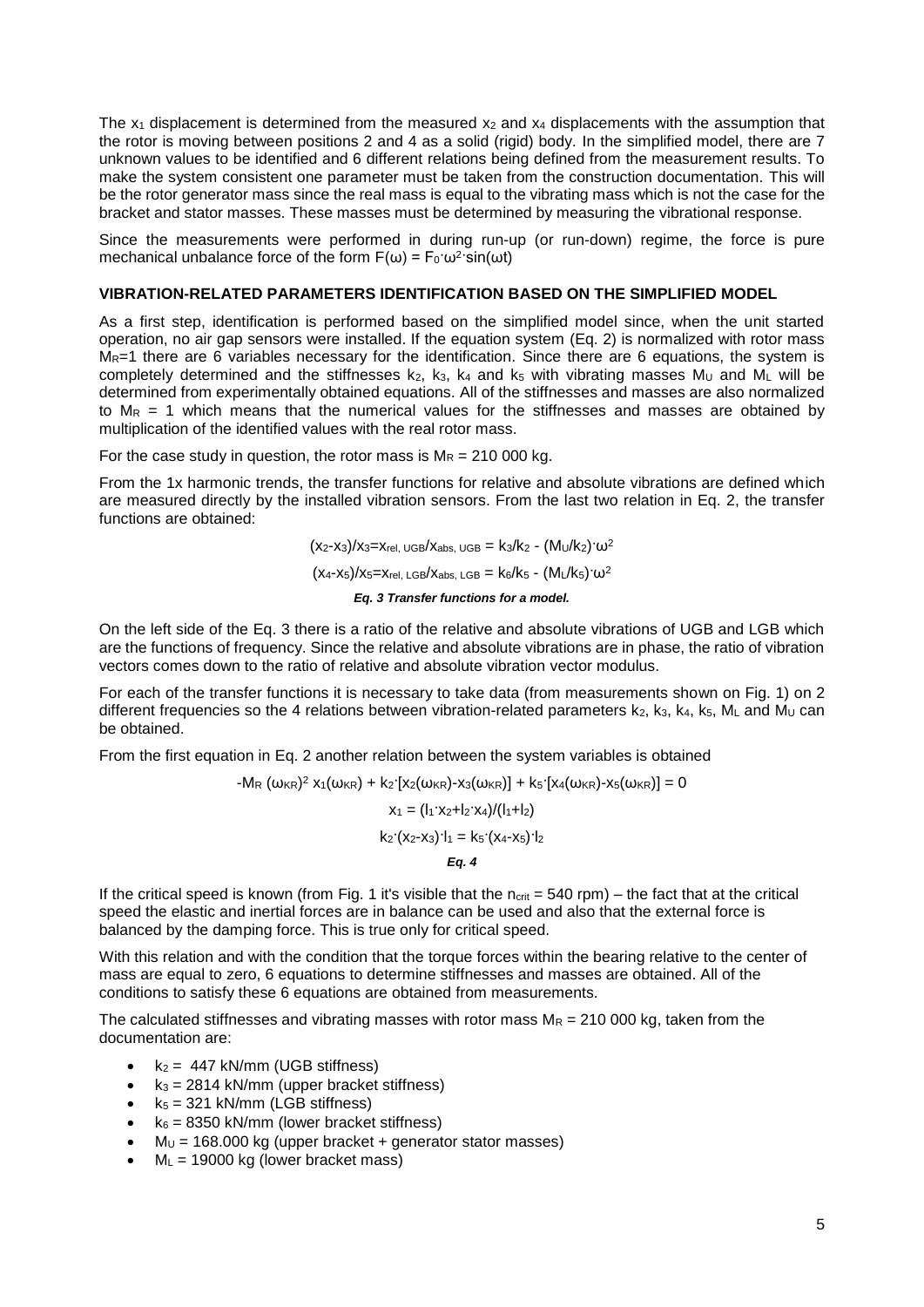When the unit operates, the bearing stiffnesses change significantly. This is dependent on the thrust collar thermal dilatations on UGB and LGB and the reduction of bearing clearances during temperature increase. This is especially true on LGB which is a combined guide and thrust bearing.

In order to monitor the bearing clearances on both generator guide bearings, one year in operation  $-4$ sensors were installed on each bearing symmetrically in the bearing segments plane.

On [Fig. 3](#page-5-0) trends of UGB and LGB bearing clearances are shown and the amplitude of 1x relative and absolute vibration harmonics in the generator regime from the cold start and UGB and LGB segment temperatures.

On both bearings significant differences in the transfer function amplitudes between relative and absolute vibrations are noted. During the bearing segment temperature increase, the bearing clearances reduce rapidly and, accordingly, the oil film stiffnesses increase. From the relation of relative vibrations in cold start and after 2 hours one can simply calculate that the UGB stiffness (k<sub>2</sub>) has increased 1.85 times and LGB  $(k_5)$  2.72 times.

So, when the unit is hot, the UGB and LGB stifnesses are:

- $k_2$ <sup>\*</sup> = 827 kN/mm
- $k_3^* = 837$  kN/mm

The other vibration-related parameters remain the same.

From these data, one can simply calculate that the unit critical speed when the unit is hot will increase from 540 rpm to ~800 rpm.



<span id="page-5-0"></span>*Fig. 3 UPPER DIAGRAM: UGB – relative vibrations – direction X (red), UGB – absolute vibrations – direction X (blue), UGB – actual radial clearance (green), UGB – guide bearing temperature (purple). LOWER DIAGRAM: LGB – relative vibrations – direction X (red), LGB – absolute vibrations – direction X (blue), LGB – actual radial clearance (green), LGB – guide bearing temperature (purple).*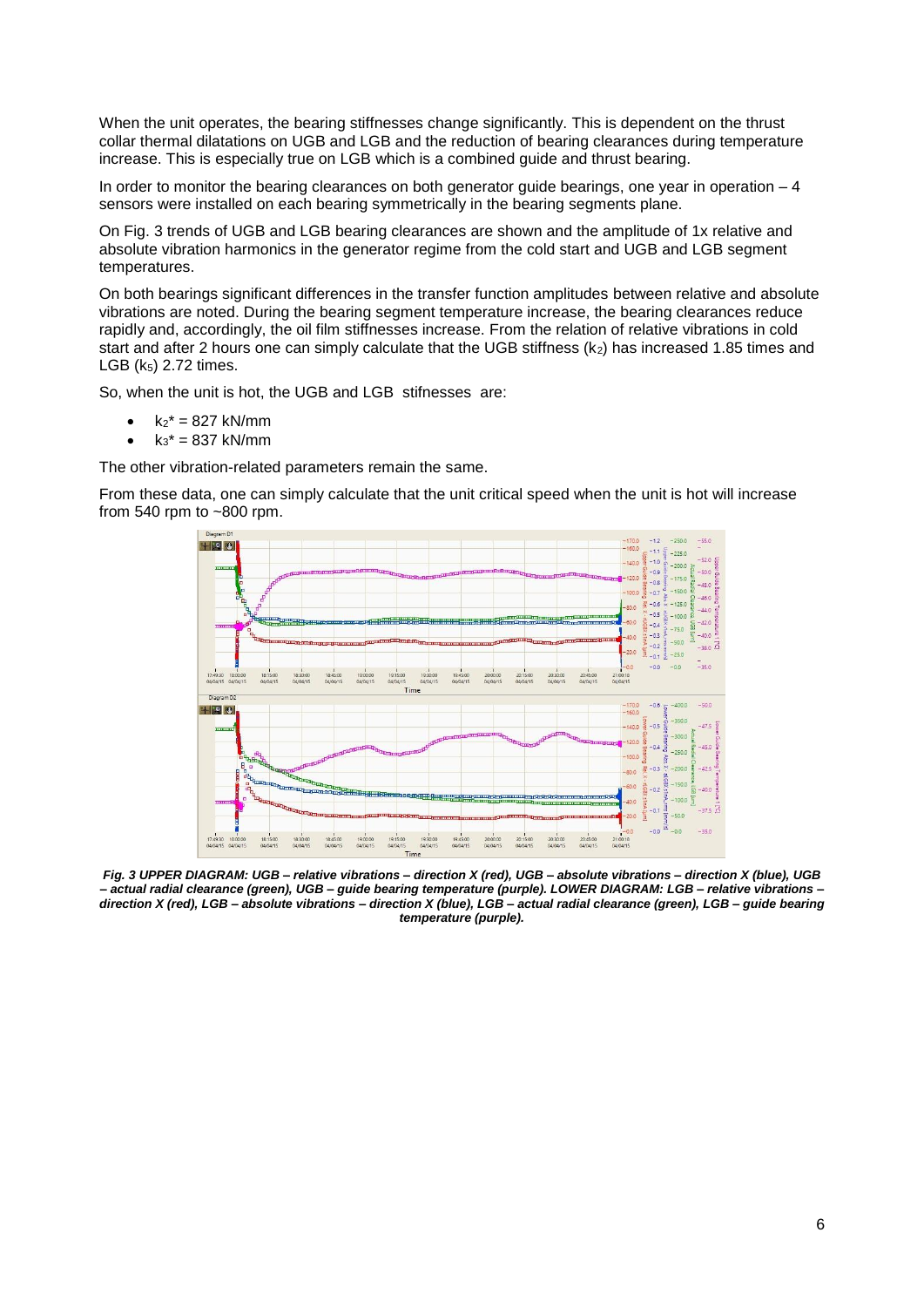

<span id="page-6-0"></span>*Fig. 4 UPPER: UGB – relative vibrations (µm)– direction X (red), LGB – relative vibrations (µm)– direction X (blue). LOWER: UGB absolute vibration (mm/s)- direction X (red), LGB absolute vibrations (mm/s)- direction Y (blue) in load rejection test from 160 MW.*

The critical speed for hot bearings can be identified from the 1x harmonic relative and absolute vibrations trends when the unit slowly accelerates (or freely runs-down after load rejection). [Fig. 4](#page-6-0) shows the trends of relative and absolute vibrations after 160 MW load rejection. The unit reaches the maximum rotational speed (which is 760 rpm for 160 MW load rejection) very fast (after a couple of seconds) and then freely runs down with no brakes being applied.

At rotational speed above 600 rpm, a resonant effect is seen, that is – increase in vibrations becomes significantly faster than the forces due to mass unbalance which is the only force acting in a free rundown, when the electromagnetical forces are not-present and the water intake in the turbine is closed.

By extrapolating the vibrational trends – critical speed of  $n_{crit}$  = 802 rpm is obtained which is almost identical to the calculations based on the bearing stiffnesses in hot state. The extrapolation procedure is conducted based on the assumption that the system (and its vibrational response) near the critical speed behaves like a simple vibrational system with one degree of freedom. With this assumption, the extrapolated part of the resonance curve depends only on critical speed position and damping.

The calculation procedure is shown in [Fig. 5.](#page-6-1) From vibration response shown on [Fig. 4](#page-6-0) three points on different rotational speeds should be chosen. Blue curve shows relation between possible critical speed and damping factor ξ (ξ = C/C<sub>crit</sub> = C/2⋅ω<sub>crit</sub>) if two of three points are on vibration response curve. Black curve is the same for another two of three poinst. Common point (red point on fig 5) define critical speed anf damping factor for the case where all three points are on the same resonant curve.



<span id="page-6-1"></span>*Fig. 5 Critical speed determination. The red point indicates where the critical speed is calculated from response shown in [Fig. 4,](#page-6-0) ncrit = 802 rpm, C/Ccrit = ξ= 0.06.*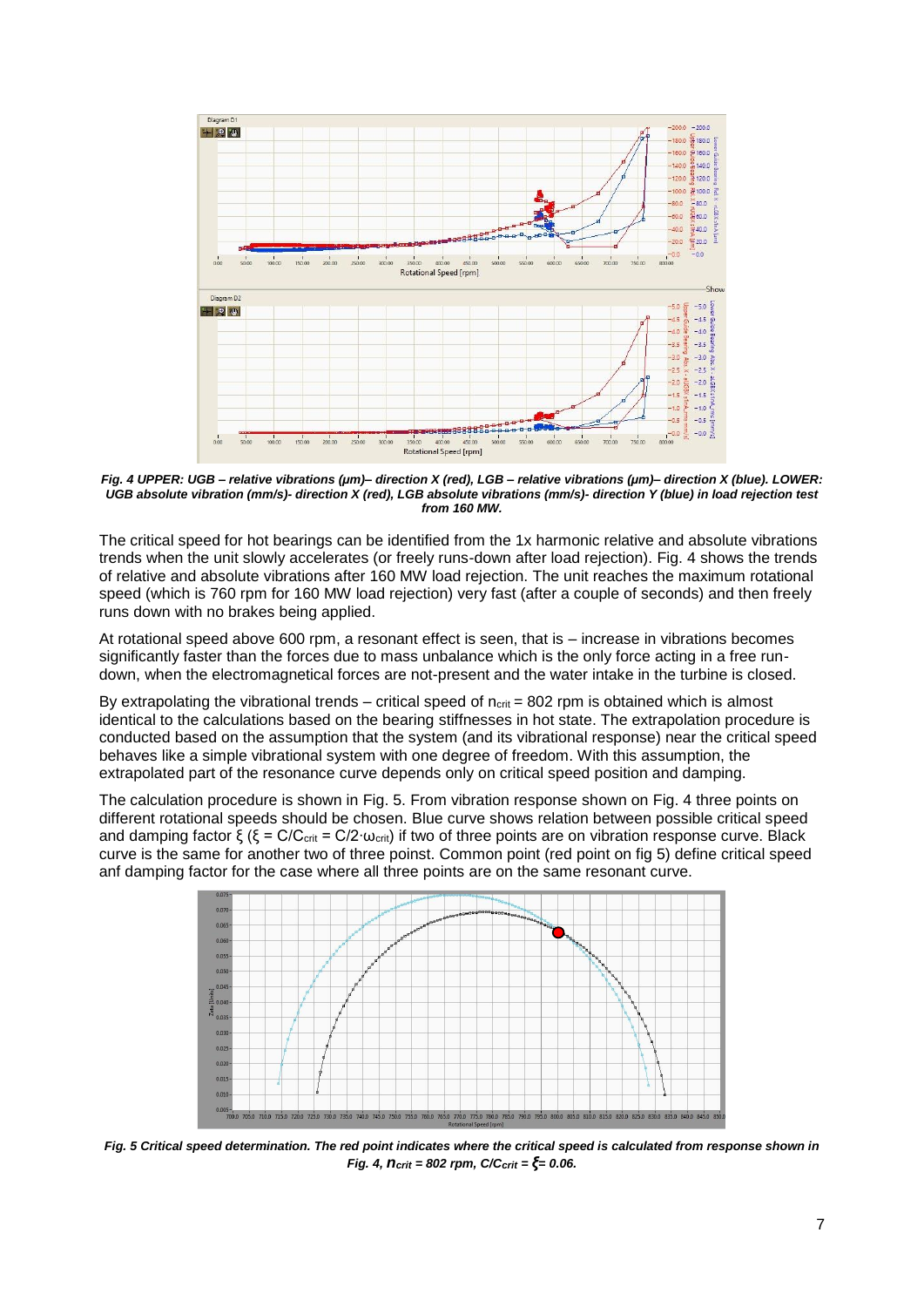Result of this procedure is  $n_{crit}$  = 802 rpm, and  $\xi$  = C/C<sub>crit</sub> = 0.06.

For this unit, the identification procedure for a cold unit is simplified by the fact that it could be directly measured. For most units this is not the case. When the first critical speed is outside the rotational speed which the unit can achieve, it is necessary to extrapolate the measurement results and obtain the critical speed as accurately as possible.

Already these results with a simplified model show that there is a large discrepancy between the critical speed obtained experimentally (about 802 rpm) and the designed value (1150 rpm).

### **VIBRATION-RELATED PARAMETERS IDENTIFICATION BASED ON THE COMPLEX MODEL**

After one year of operation, air gap sensors were installed onto the stator inside the generator air gap. These sensors enable the identification of the shaft stiffness between the rotor rim and bearings.

[Table 1](#page-7-0) shows the maximum amplitudes of vibrational displacements on the 1x harmonic on all 5 positions for  $75\%$ , 85% and 100% load rejections. The  $x_2$  and  $x_4$  displacements are calculated from the measured positions and all other are determined from vibrations recorded at load rejection tests.

| Absolute rotor vibr.<br>(peak to peak) [µm] | 75% load rejection | 85% load rejection | 100% load rejection |
|---------------------------------------------|--------------------|--------------------|---------------------|
| $X_1$                                       | 450                | 810                | 2200                |
| $X_2 - X_3$                                 | 140                | 250                | 440                 |
| $X_4 - X_5$                                 | 120                | 250                | 620                 |
| $X_3$                                       | 59                 | 90                 | 240                 |
| $X_5$                                       | 30                 | 61                 | 170                 |
| X <sub>2</sub>                              | 199                | 340                | 680                 |
| $X_4$                                       | 155                | 311                | 790                 |
| max rpm                                     | 736                | 750                | 790                 |

Table 1. Maximum vibration amplitudes and rotation speed in load rejection tests

<span id="page-7-0"></span>[Fig. 6](#page-8-0) shows the waveforms of UGB and LGB relative vibrations (x<sub>2</sub>-x<sub>3</sub> and x<sub>4</sub>-x<sub>5</sub> displacements) and the air gap signal from which only the rotor displacement on rotational frequency has been extracted. This is, according to [Table 1,](#page-7-0) displacement x1.

[Fig. 7](#page-8-1) shows the same waveforms in a shorter time-span. Air gap sensor is installed at the opposite side of the vibration sensor and, therefore, the air gap signal is out-of-phase with the vibration signals and the vibrations in the air gap and bearings are in-phase.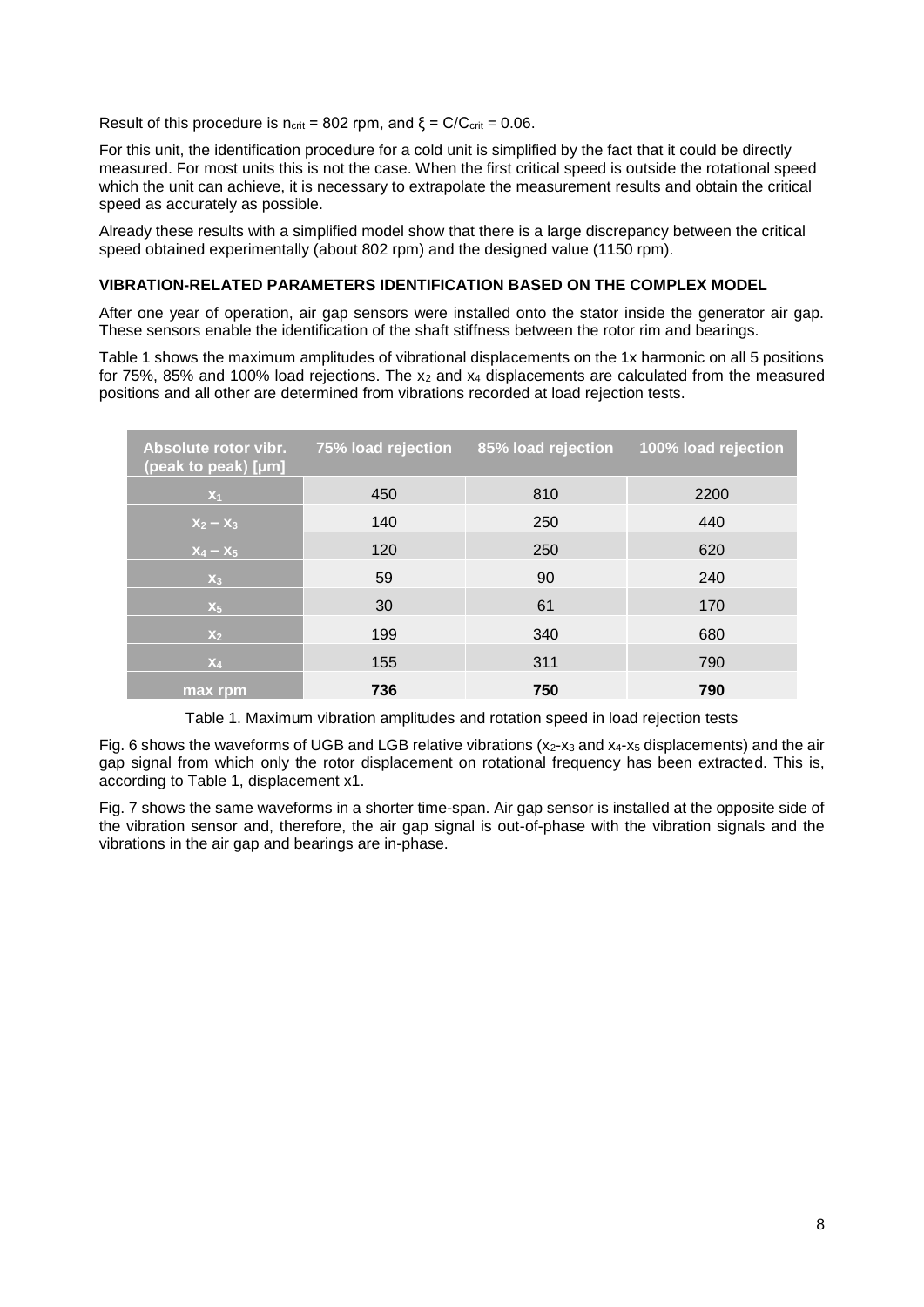

*Fig. 6 UPPER DIAGRAM: Relative shaft vibrations on LGB. MIDDLE DIAGRAM: Relative shaft vibrations on UGB. LOWER DIAGRAM: Rotor rim vibrations. All during load rejection test from 180 MW.*

<span id="page-8-0"></span>

<span id="page-8-1"></span>*Fig. 7 Red: Rotor rim vibrations, blue: UGB relative shaft vibrations, green: LGB relative shaft vibrations. At the beggining of load rejection test from 180 MW.*

The rotor-rim vibration amplitude (which is a change in air gap at rotational frequency) is multiple times larger than are the shaft vibrations in the UGB and LGB planes. This is a sure sign that the shaft between the rotor rim and the bearings are getting deformed. From the vibration amplitude relationship – the shaft between the rotor rim, the bearings and the oil film stiffnesses can be determined.

The stiffnesses k2\* and k5\* determined in the previous analysis procedure are, basically, a serial connection of all the stiffnesses between the upper (and lower) bracket and rotor rim.

The relation of vibrational displacements in [Table 1](#page-7-0) show that the oil film stiffness, when the bearings are hot and when the vibrational displacements are large, are at least two times higher then the shaft stiffness. At the rotor position in the LGB direction at 100% load rejection (when the vibrational displacements are the largest) this relation goes up to 3.5 times.

For  $k_1$  and  $k_4$  stiffnesses calculations and also oil film stiffness of hot bearings ( $k_2$  and  $k_5$ ) from experimentally obtained k2<sup>\*</sup> and k5<sup>\*</sup> one uses the most undesirable situation (100% load rejection) one obtains:

 $k_1$  = 1060 kN/mm (shaft stiffness between rotor-rim and UGB)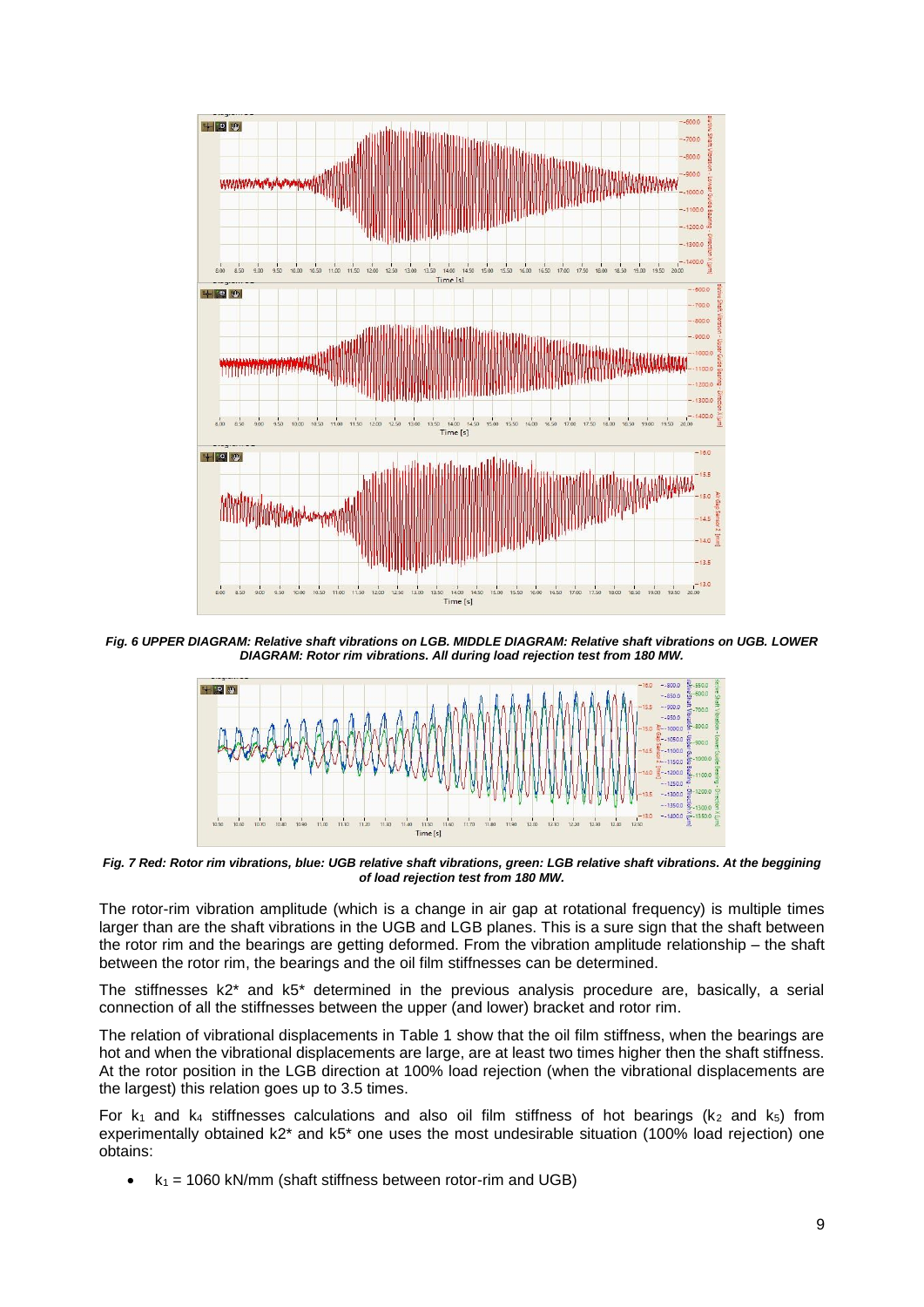- $k_4 = 1200$  kN/mm (shaft stiffness between rotor-rim and LGB)
- $k_2$  = 3720 kN/mm (oil film stiffness for a hot UGB)
- $k_5 = 2760$  kN/mm (oil film stiffness for a hot LGB)

For a cold unit – the  $k_1$  and  $k_4$  stiffnesses remain the same and the UGB and LGB oil film stiffnesses are determined from  $k_2$  and  $k_5$  for a simplified model in cold state (which are 447 kN/mm and 321 kN/mm). So, for cold bearings one obtains:

- $k_1$  = 1060 kN/mm (shaft stiffness between rotor-rim and UGB)
- $\cdot$   $k_4$  = 1200 kN/mm (shaft stiffness between rotor-rim and LGB)
- $k_2$  = 800 kN/mm (oil film stiffness for a cold UGB)
- $k_5 = 440$  kN/mm (oil film stiffness for a cold LGB)

By comparing the stiffnesses for cold and hot bearings it becomes clear that the unit's vibrational properties are so different they can be hardly compared. In cold state, the critical speed ( $n_{crit}$  = 540 rpm) is dominantly dependant on the oil film stiffnesses and in the hot state (ncrit =802 rpm) on the shaft stiffnesses.

With regards to the non-linear properties of the oil film, which is manifested in oil film stiffness dependency on the bearing clearance, any rotational speed between 540 and 810 rpm is, potentially, a critical speed for this unit. If the unit suffers load rejection and the rotational speed increases, the vibrational response will depend on the bearing clearance at that moment.

For the unit's vibrational stability, the dynamics in hot state is much more important because the load rejections rarely occur immediately after the run-up when the bearings are still cold.

But the dynamical state of this unit in a hot state is, practically, not very dependent on the bearing stiffnesses. If the temperature of the bearings would increase which would, consequently, reduce their clearance even further the critical speed would remain the same. This is because the total rotor and bearing stiffness is defined by shaft stiffness.

Now that all of the dynamical unit parameters have been determined one can form a simulation model. The model is based solely on experimentally determined stiffnesses and vibrating masses.

# **SIMULATION OF THE VIBRATIONAL STATE DISTURBANCE BASED ON THE EXPERIMENTALLY IDENTIFIED SIMULATION MODEL**

The simulation model is realized on the LabVIEW programming platform (the same platform on which the measurements were performed) so that, for the input parameters, it can use directly stored vibration responses at the described positions.

As an external force the function shown represents the unbalance force as the only force on the unit rotor in mechanical rotation without excitation.

[Fig. 8](#page-10-0) and [Fig. 9](#page-10-1) show calculated responses for the stiffnesses and vibrating masses in a cold and hot state. The first critical speed completely matches that determined experimentally which is the expected result since the model contains only experimentally determined vibration parameters. The simulation model is linear which is why the calculated vibrational responses have symmetrical slopes with regards to the first critical speed position (unlike the diagrams on [Fig. 1](#page-1-0) which have different slopes). The first step to further improve the simulation model is to introduce the non-linear characteristics of the oil film stiffness.

The simulation model shows the existence of the second critical speed at 1320 rpm in cold condition, and 1450 in hot condition. Based on the model, one more critical speed (the model takes into account the existence of three concentrated masses whose values are obtained experimentally) which is above 1600 rpm and isn't shown in the simulation diagrams.

On the first critical speed the rotor (MR) and stator with upper bracket (Mu) vibrate in-phase. On the second critical speed (1320 rpm) the rotor and stator vibrate out-of-phase. In the normal unit operation this speed is not achievable. The highest achievable speed is 790 rpm and occurs after 180 MW load rejection. The runaway speed is 910 rpm.

[Fig. 10](#page-10-2) shows the simulation results when the masses M<sub>U</sub> and M<sub>L</sub> are neglected (M<sub>U</sub> = M<sub>L</sub> = 0). The critical speed, for the same stiffness parameters, has increased from 790 to 830 rpm. The second critical speed is non-existent in this model because it was assumed that the stator vibrating mass is equal to zero.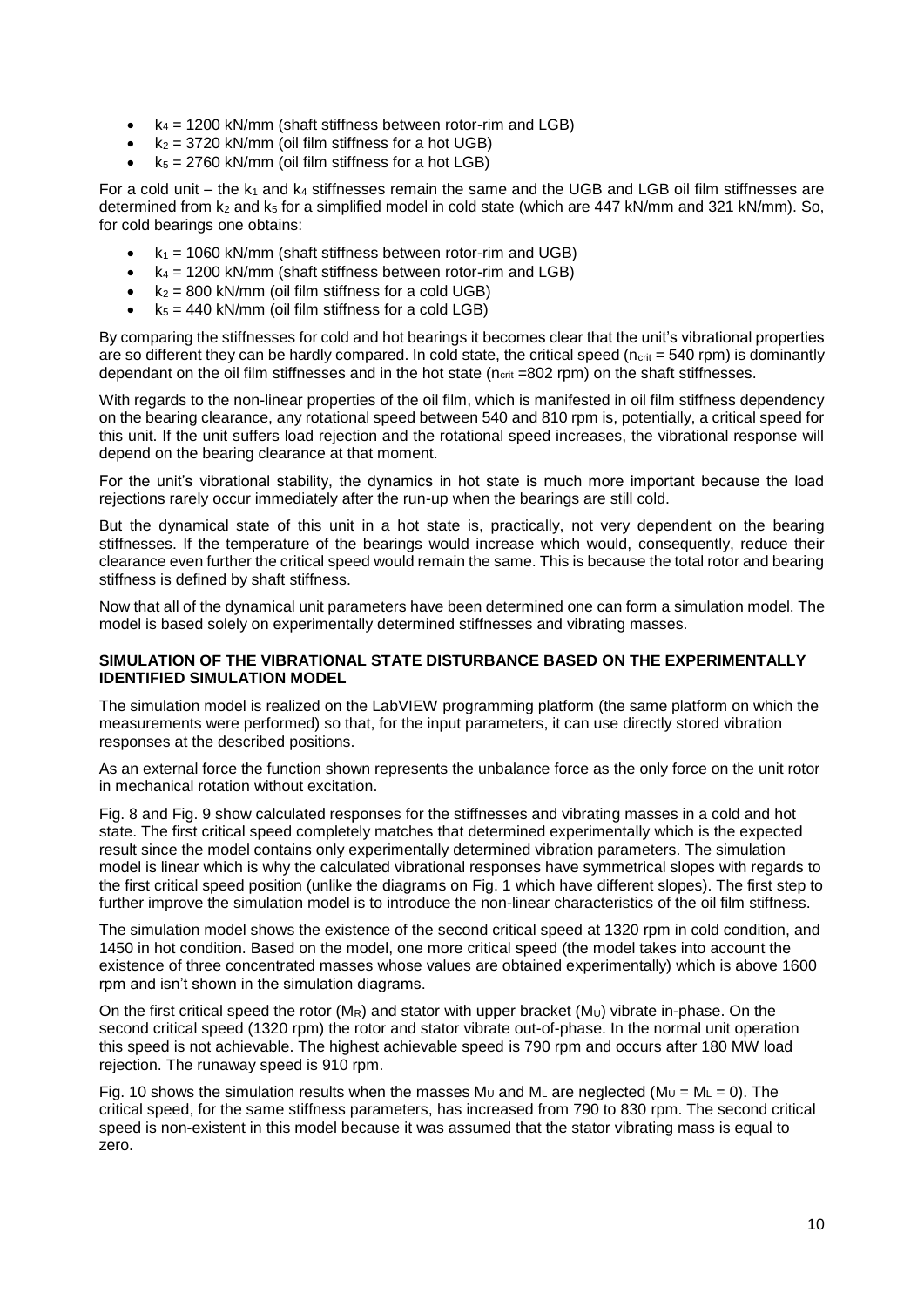These are, practically, the conditions for rotor critical speed calculations being performed by the generator producers. The calculations are performed with finite element method. The rotor is modeled with finite elements and the influence of the non-rotational parts of the aggregate is being taken into account only through bearing stiffnesses as the calculation boundary condition.

The simulation results, shown on show that such an approach is insufficient and the results are larger critical speeds than present on the unit in reality. If the stator mass is neglected (in the case study presented, the stator is 80% of the rotor mass) the critical speed obtained is by 40 rpm higher than the one that is experimentally obtained (830 rpm vs. 790 rpm).

The described results show, without a doubt, that to calculate hydro-unit critical speed correctly one should perform the calculations for the entire construction instead of just the unit's rotor.

Simulation model, completely designed from measuring procesdure, can be very succesfuly used for cakculating vibrational response for different fauts (reducing bearing stiffnes, foundation cracks, axle cracks etc. changing unbalance etc.)





<span id="page-10-0"></span>*Fig. 8 Calculated vibration respose for cold condition, UGB-black, LGB-red. LEFT: Relative vibrations, RIGHT: Absolute vibrations*





<span id="page-10-1"></span>*Fig. 9 Calculated vibration response for hot condition, UGB-black, LGB-red. LEFT: Relative vibrations, RIGHT: Absolute vibrations*



<span id="page-10-2"></span>*Fig. 10 Calculated vibration response for hot condition with no stator and bracket masses, UGB-black, LGB-red LEFT: Relative vibrations, RIGHT: Absolute vibrations*

# **CONCLUSION**

Big differences between real dynamical parameters (stiffnesses, critical speed etc.) and parametres calculated in hydro-unit design procedure that are mostly present in practise, cause very often unexpected measuring resuts in vibration measuring and analysis procedure.

That is the main reason for defining experimental identification procedure, based only on vibration measuring results, for defining the real values of bearing stiffnesses, foundation structure stiffnesses, generator stator and bracket stiffnesses, rotor, stator and bracket vibrating masses and real critical speed.

As an example for experimental identification procedure vibration analysis results on a 180 MW revisable hydro-unit are used. Identification procedure shows that there is a very big changing of bearing clearance of UGB and LGB is present during heating of unit. The result of bearing clearance changing is a big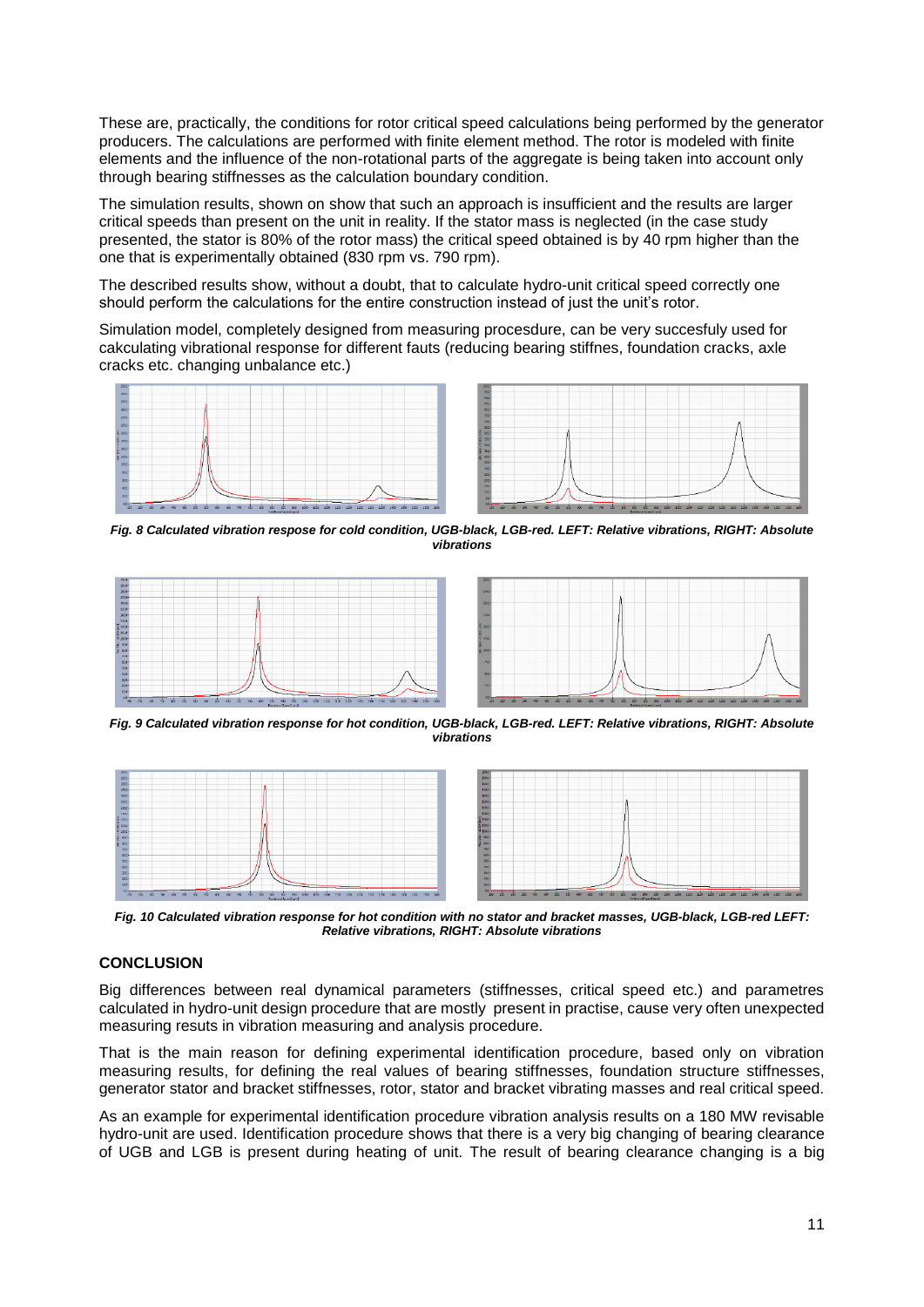changing of UGB and LGB stiffness and increasing critical speed from 540 rpm in cold conditions to 802 rpm in hot conditions.

After all necessary vibration parameters are identified a simulation model can be establish. Simulated vibration respose for rotational speed 0 - 800 rpm should be very similar to the measured response because in model only experimentally identified vibration parameters are introduced. Using this model one can simulate vibration response in case that some faults ( as reducing bearing stiffness, foundation cracks, axle cracks etc.) in hydro-unit structure are present.

For experimental identification hydro-unit must be equipped with all necessary vibration sensors and air gap sensors.

# **REFERENCES**

[1] Mechanical vibration – Evaluation of machine vibration by measurements on non-rotating parts – Part 5: Machine sets in hydraulic power generating and pumping plants, ISO 10816-5, 2000.

[2] Mechanical vibration – Evaluation of machine vibration by measurements on rotating shafts – Part 5: Machine sets in hydraulic power generating and pumping plants, ISO 7919-5, 2005.

[3] Mechanical vibration -- Measurement and evaluation of machine vibration -- Part 1: General guidelines, ISO 20816-1, 2016.

[4] J. P. Den Hartog, Mechanical Vibrations, McGraw Hill, 1956

[5] C. M. Harris, A. G. Piersol: Harris shock and vibration handbook, McGraw Hill, 2002

[6] Specific technical requirements for hydro generators, IEC 60034-32/WD Edition 4.0, 2018

### **AUTHOR BIOGRAPHIES**

### **Ozren Husnjak (Veski Ltd, Croatia):**

Master of Science, Department of Physics, Faculty of Science in Zagreb.

Four years (2002.- 2006.) employed as an assistant at Department of Physics.

Last 11 years (2006.-) employed at Veski on software development, vibration troubleshooting and problem solving.

Ozren worked on numerous MCM projects as system commissioning engineer and as a technical expert for machine condition evaluation.

### **Ozren Oreskovic (Veski Ltd, Croatia):**

Education: Master degree at Faculty of Mechanical Engineering and Naval Architecture in Zagreb

Working experience: over 11 years of experience, employed at Veski.

From 2004-2009 Worked as Field Service Engineer commissioning MCM systems and troubleshooting vibration problems.

From 2009-2012– Working as Sales and Marketing manager at Veski

From 2012 – Works as Managing director at Veski

### **John Letal (Iris Power, Canada):**

John Letal is a Rotating Machines Engineer at Iris Power responsible for supporting mechanical monitoring initiatives. Prior to Iris, he spent 7 years with Siemens TurboCare in field service troubleshooting large rotating equipment using vibration analysis. John holds a Master's degree in Mechanical Engineering from the University of Toronto and is registered as a Professional Engineer in Canada.